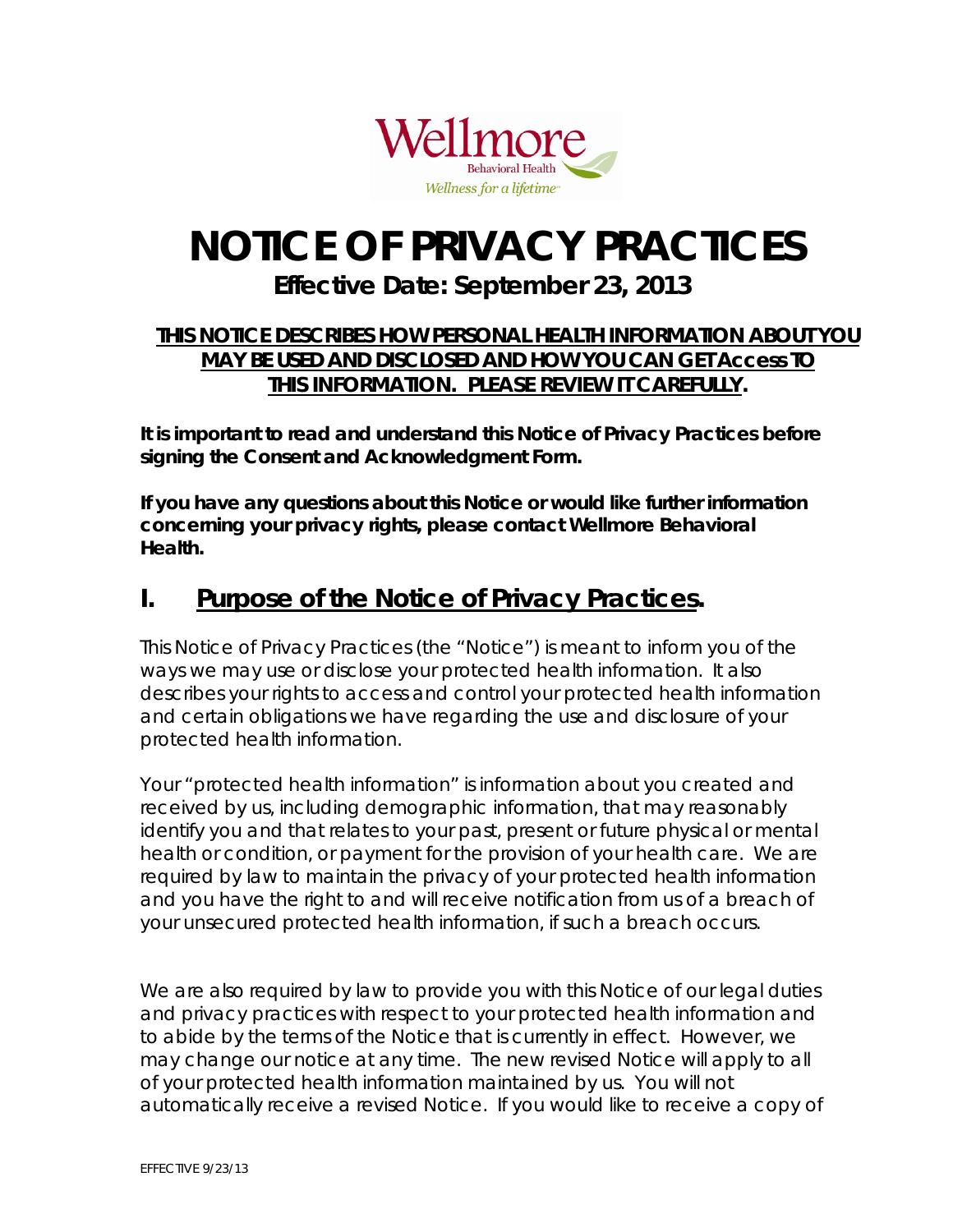any revised Notice, you should access our web site at http://www.wellmore.org , contact Wellmore Behavioral Health (Wellmore), or ask for a copy at your next appointment.

## **II. How We May Use or Disclose Your Protected Health Information.**

Wellmore will ask you to sign a consent form that allows Wellmore to use and disclose your protected health information for treatment, payment and health care operations. You will also be asked to acknowledge receipt of this Notice.

The following categories describe some of the different ways that we may use or disclose your protected health information. Even if not specifically listed below, Wellmore may use and disclose your protected health information as permitted or required by law or as authorized by you. We will make reasonable efforts to limit access to your protected health information to those persons or classes of persons, as appropriate, in our workforce who need access to carry out their duties. In addition, if required, we will make reasonable efforts to limit the protected health information to the minimum amount necessary to accomplish the intended purpose of any use or disclosure and to the extent such use or disclosure is limited by law.

- **For Treatment -** We may use and disclose your protected health information to provide you with medical treatment, and related services. Your protected health information may be used to refer you to other providers or to send your records to another treating health care professional or to send specimens to a contracted lab. If we are permitted to do so, we may also disclose your protected health information to individuals or facilities that will be involved with your care after you leave Wellmore and for other treatment reasons. We may also use or disclose your protected health information in an emergency situation.
- **For Payment** We may use and disclose your protected health information so that we can bill and receive payment for the treatment and related services you receive. For billing and payment purposes, we may disclose your health information to your payment source, including an insurance or managed care company, Medicare, Medicaid, or another third party payor. For example, we may need to give your health plan information about the treatment you received so your health plan will pay us or reimburse us for the treatment, or we may contact your health plan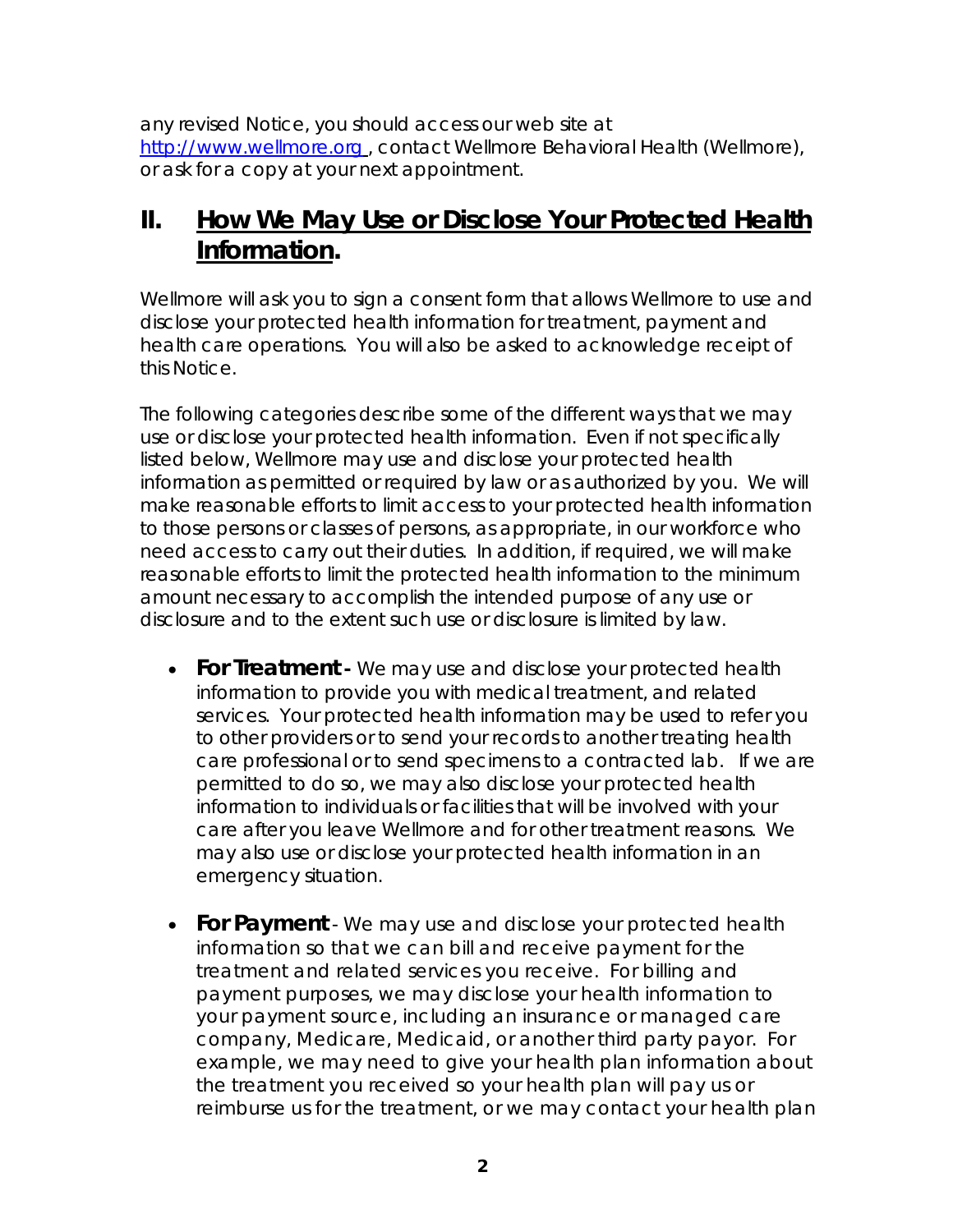to confirm your coverage or to request prior authorization for a proposed treatment.

- **For Health Care Operations** We may use and disclose your health information as necessary for operations of Wellmore, such as quality assurance and improvement activities, reviewing the competence and qualifications of health care professionals, medical review, legal services and auditing functions, and general administrative activities of Wellmore. For example, we may use your health care information to work to improve the quality of the services we provide.
- **Business Associates** There may be some services provided by our business associates, such as a billing service, transcription company or legal or accounting consultants. We may disclose your protected health information to our business associate so that they can perform the job we have asked them to do. To protect your health information, we require our business associates to enter into a written contract that requires them to appropriately safeguard your information.
- **Appointment Reminders** We may use and disclose protected health information to contact you as a reminder that you have an appointment at Wellmore.
- **Treatment Alternatives and Other Health-Related Benefits and Services** - We may use and disclose protected health information to tell you about or recommend possible treatment options or alternatives and to tell you about health related benefits, services, or medical education classes that may be of interest to you.
- **Individuals Involved in Your Care or Payment of Your Care**  Unless you object, we may disclose your protected health information to a family member, a relative, a close friend or any other person you identify, if the information relates to the person's involvement in your health care to notify the person of your location or general condition or payment related to your health care. In addition, we may disclose your protected health information to a public or private entity authorized by law to assist in a disaster relief effort. If you are unable to agree or object to such a disclosure, we may disclose such information if we determine that it is in your best interest based on our professional judgment or if we reasonably infer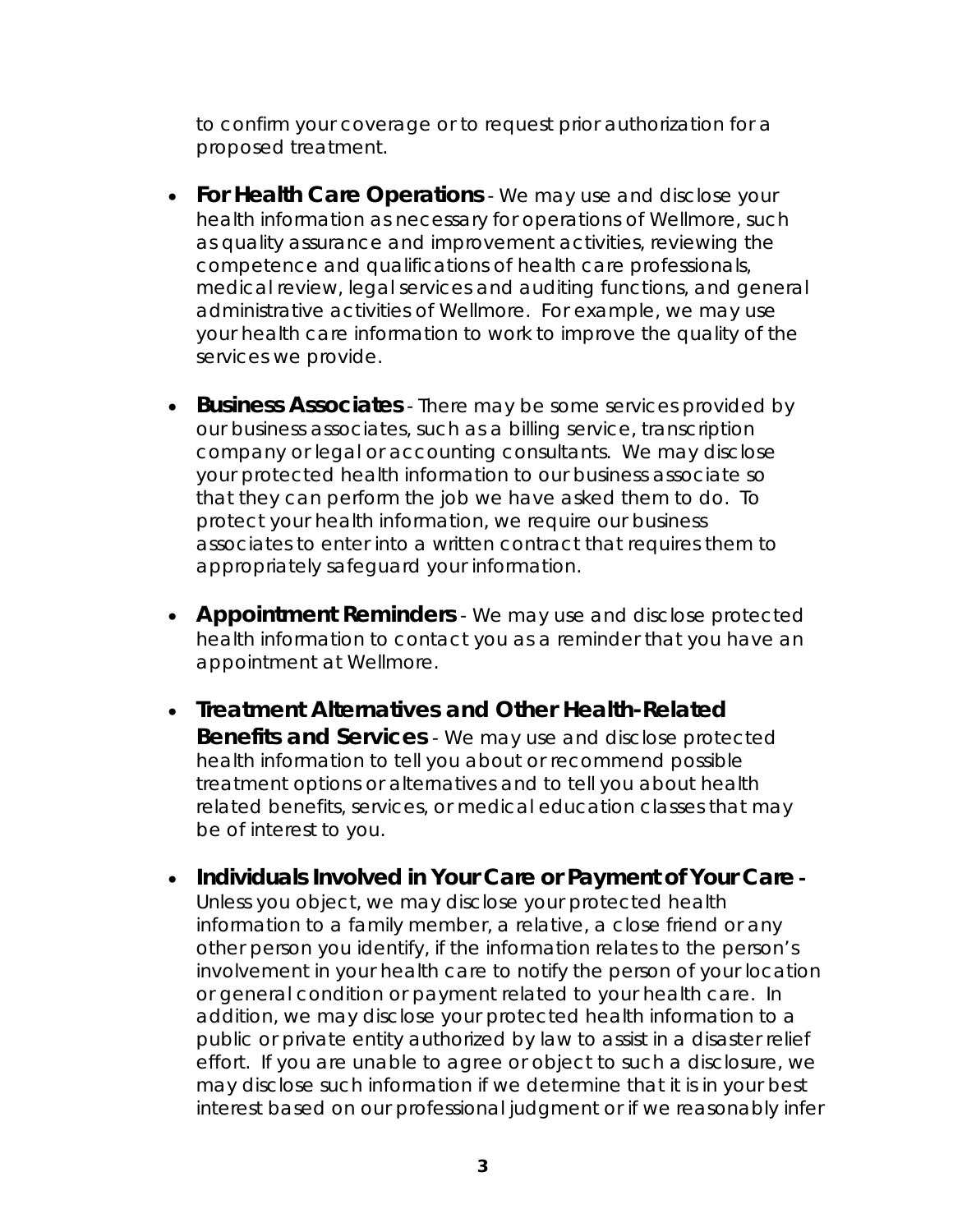that you would not object.

- **Public Health Activities** We may disclose your protected health information to a public health authority that is authorized by law to collect or receive such information, such as for the purpose of preventing or controlling disease, injury, or disability; reporting births, deaths or other vital statistics; reporting child abuse or neglect; notifying individuals of recalls of products they may be using; notifying a person who may have been exposed to a disease or may be at risk of contracting or spreading a disease or condition.
- **Health Oversight Activities** We may disclose your protected health information to a health oversight agency for activities authorized by law, such as audits, investigations, inspections, accreditation, licensure and disciplinary actions.
- **Judicial and Administrative Proceedings** If you are involved in a lawsuit or a dispute, we may disclose your protected health information in response to your authorization or a court or administrative order. We may also disclose your protected health information in response to a subpoena, discovery request, or other lawful process if such disclosure is permitted by law.
- Law Enforcement We may disclose your protected health information for certain law enforcement purposes if permitted or required by law. For example, to report gunshot wounds; to report emergencies or suspicious deaths; to comply with a court order, warrant, or similar legal process; or to answer certain requests for information concerning crimes.
- **Coroners, Medical Examiners, Funeral Directors, Organ Procurement Organizations -** We may release your protected health information to a coroner, medical examiner, funeral director, or, if you are an organ donor, to an organization involved in the donation of organs and tissues.
- **To Avert a Serious Threat to Health or Safety -** We may use and disclose your protected health information when necessary to prevent a serious threat to your health or safety or the health or safety of the public or another person. This includes disclosures during any psychiatric or medical emergency. Any disclosure,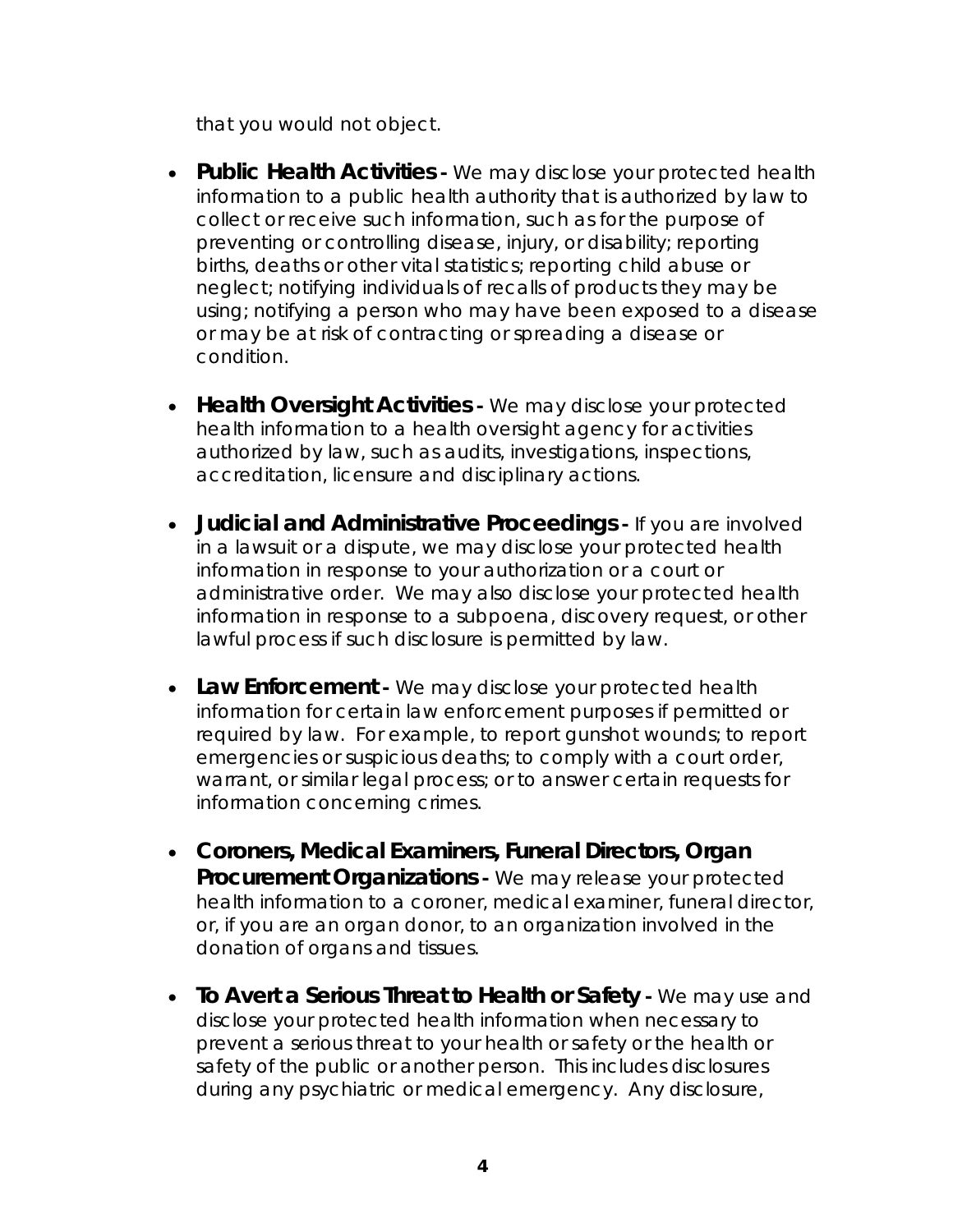however, would be to someone able to help prevent the threat.

- **Military and National Security** If required by law, if you are a member of the armed forces, we may use and disclose your protected health information as required by military command authorities or the Department of Veterans Affairs. If required by law, we may disclosure your protected health information to authorized federal officials for the conduct of lawful intelligence, counterintelligence, and other national security activities authorized by law. If required by law, we may disclose your protected health information to authorized federal officials so they may provide protection to the President, other authorized persons or foreign heads of state or conduct special investigations.
- **Workers' Compensation** We may use or disclose your protected health information as permitted by laws relating to workers' compensation or related programs.
- **Special Rules Regarding Disclosure of Behavioral Health, Substance Abuse and HIV-Related Information**

**-** For disclosures concerning protected health information relating to care for psychiatric conditions, substance abuse or HIV-related testing and treatment, special restrictions may apply. For example, we generally may not disclose this specially protected information in response to a subpoena, warrant or other legal process unless you sign a special Authorization or a court orders the disclosure.

- o Behavioral health information. Certain behavioral health information may be disclosed for treatment, payment and health care operations as permitted or required by law. Otherwise, we will only disclose such information pursuant to an authorization, court order or as otherwise required by law. For example, all communications between you and a psychologist, psychiatrist, social worker and certain therapists and counselors will be privileged and confidential in accordance with State and Federal law.
- o Substance abuse treatment information. If you are treated in a specialized substance abuse program, the confidentiality of alcohol and drug abuse patient records is protected by Federal law and regulations. Generally, we may not say to a person outside the program that you attend the program, or disclose any information identifying you as an individual being treated for drug or alcohol abuse, unless: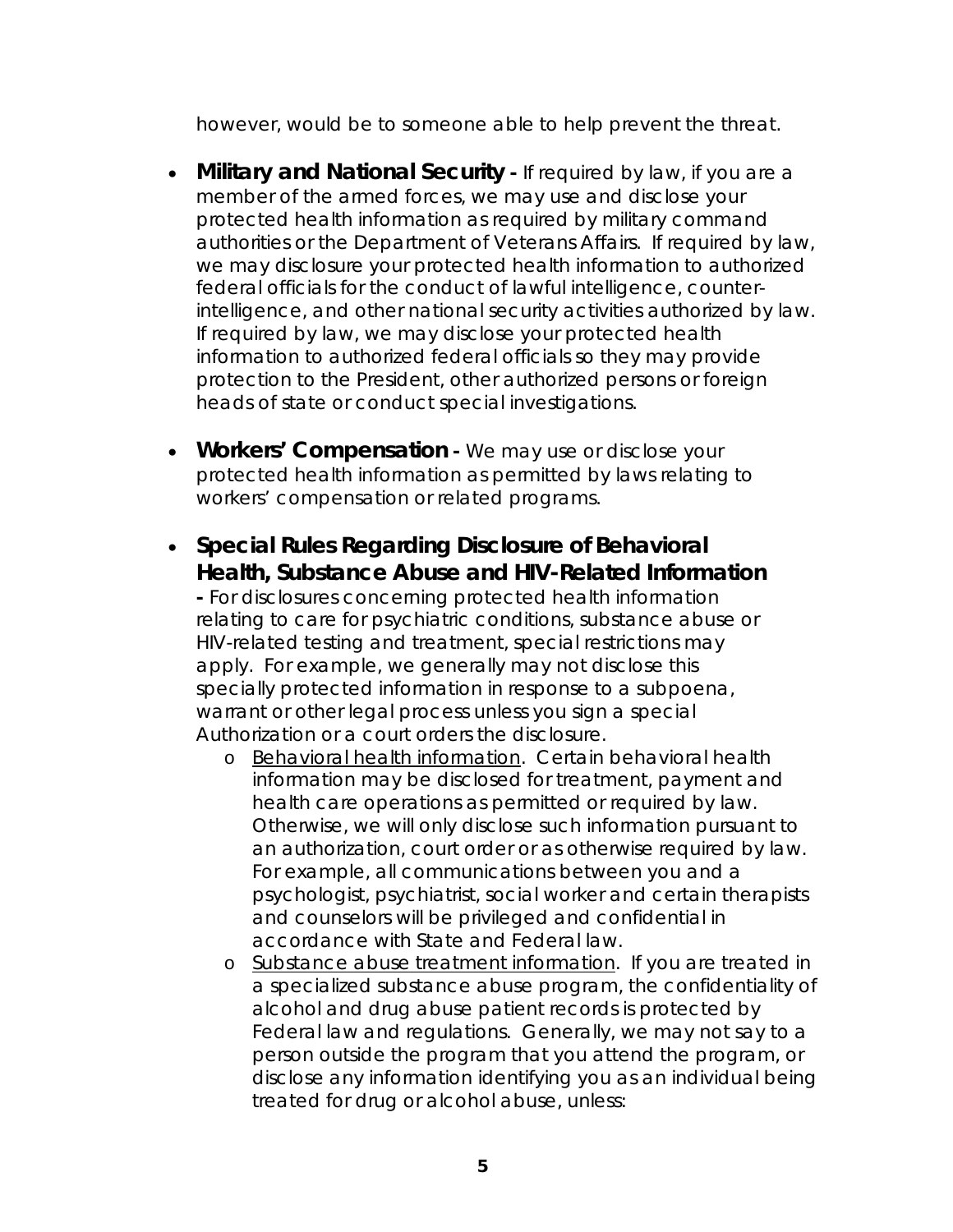- 1. You consent in writing;
- 2. The disclosure is allowed by a court order; or
- 3. The disclosure is made to medical personnel in a medical emergency or to qualified personnel for research, audit, or program evaluation. Violation of these Federal laws and regulations by us is a crime. Suspected violations may be reported to appropriate authorities in accordance with Federal regulations. Federal law and regulations do not protect any information about a crime committed by a patient either at the substance abuse program or against any person who works for the program or about any threat to commit such a crime. Federal laws and regulations do not protect any information about suspected child abuse or neglect from being reported under State law to appropriate State or local authorities.
- 4. The disclosure is made as a part of communications between Wellmore and a qualified service organization of information needed by the organization to provide services to Wellmore. These communications are permitted without obtaining client authorization [42 C.F.R. Section 2.12(c) (4)]. A **"**qualified service organization" is a person or entity that provides services to a program such as data processing, laboratory analysis, or services to prevent or treat child abuse or neglect) under a written agreement in which the organization acknowledges that it is bound by the regulations in dealing with client records and will resist efforts to obtain access to such records except as permitted by the regulations [42 C.F.R. Section 2.11].
- o HIV-related information. We may disclose HIV-related information as permitted or required by State law. For example, your HIV-related information, if any, may be disclosed without your authorization for treatment purposes, certain health oversight activities, pursuant to a court order, or in the event of certain exposures to HIV by personnel of Wellmore, another person, or a known partner (if certain conditions are met).
- o Minors. We will comply with State law when using or disclosing protected health information of minors. For example, if you are an unemancipated minor consenting to a health care service related to HIV/AIDS, venereal disease, abortion, outpatient mental health treatment or alcohol/drug dependence, and you have not requested that another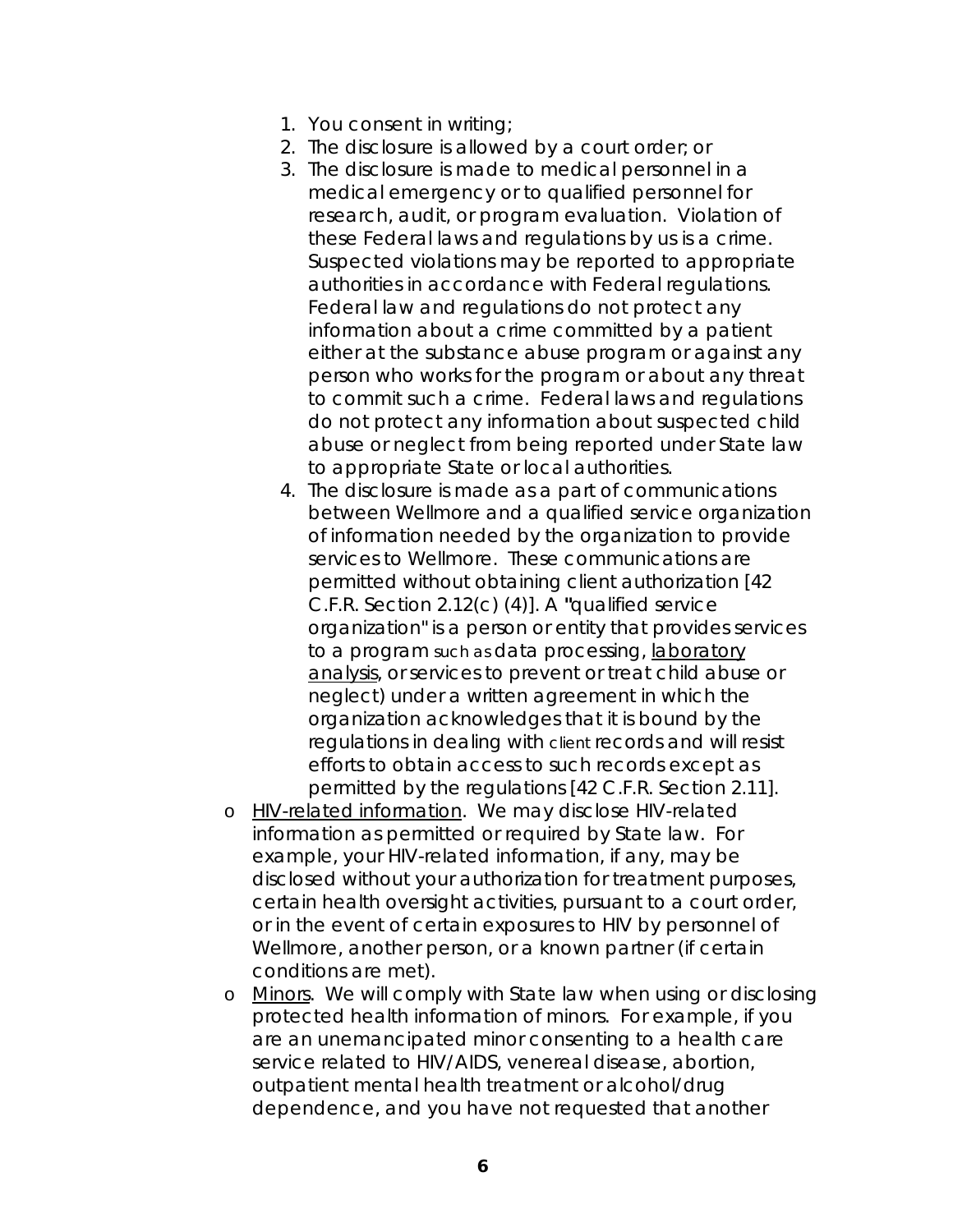person be treated as a personal representative, you may have the authority to consent to the use and disclosure of your health information.

 **Fundraising Activities -** We may use certain protected health information, such as your name, address and phone number and other contact information, age, gender, date of birth, the dates you received treatment or services, department of service, treating physician, outcome information, and health insurance status to contact you in an effort to raise money for Wellmore. We may also disclose contact information for fundraising purposes to a foundation related to Wellmore. If you do not want to be contacted for this purpose, you have the right to opt out of receiving such communications by contacting Wellmore at the contact information below. Even if you opt out, we may provide you with a method to opt back in to receive such communications.

### **III. When We May Not Use or Disclose Your Protected Health Information.**

Except as described in this Notice, or as permitted by State or Federal law, we will not use or disclose your protected health information without your written authorization.

Your written authorization will specify particular uses or disclosures that you choose to allow. Under certain limited circumstances, Wellmore may condition treatment on the provision of an authorization, such as for research related to treatment. If you do authorize us to use or disclose your protected health information for reasons other than treatment, payment or health care operations, you may revoke your authorization in writing at any time by contacting Wellmore's Privacy Officer. If you revoke your authorization, we will no longer use or disclose your protected health information for the purposes covered by the authorization, except where we have already relied on the authorization.

#### **Examples of Uses and Disclosures that Require Your Prior Authorization**

 **Psychotherapy Notes** - A signed authorization is required for the use or disclosure of psychotherapy notes except for our own use to treat you, for our training programs and to defend ourselves in a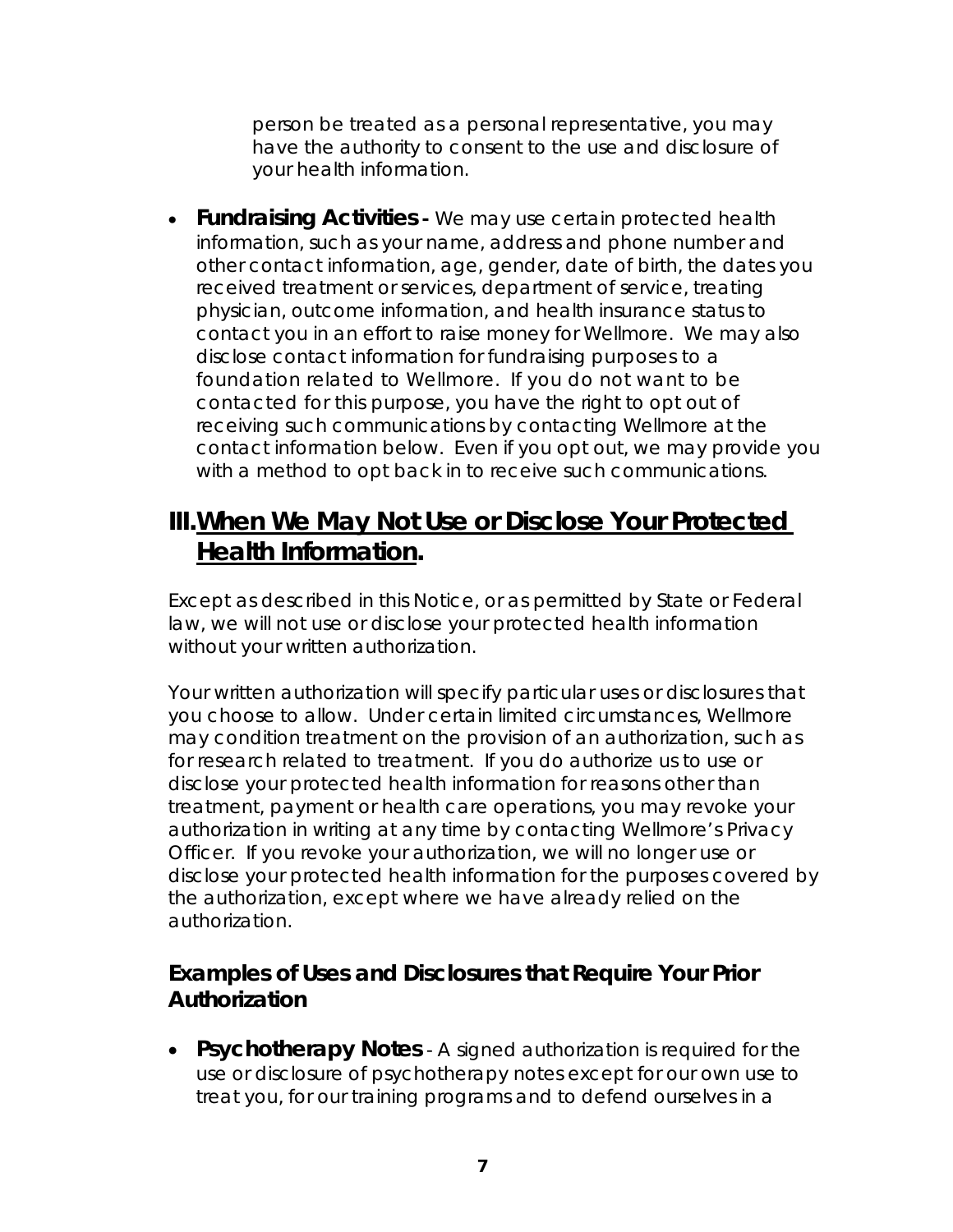legal action or other proceeding.

- **Marketing**  A signed authorization is required for the use or disclosure of your protected health information for a purpose that encourages you to purchase or use a product or service except for certain limited circumstances such as when the marketing communication is face-to-face or when marketing includes the distribution of a promotional gift of nominal value provided by Wellmore.
- **Sale of Protected Health Information** Except when permitted by law, we will not sell your protected health information unless we receive a signed authorization from you.
- **Uses and Disclosures Not Described in this Notice** Unless otherwise permitted by Federal or State law, other uses and disclosures of your protected health information that are not described in this Notice will be made only with your signed authorization.

# **IV. Your Health Information Rights.**

You have the following rights with respect to your protected health information. The following briefly describes how you may exercise these rights.

**Right to Request Restrictions of Your Protected Health** 

**Information** - You have the right to request certain restrictions or limitations on the protected health information we use or disclose about you. You may request a restriction or revise a restriction on the use or disclosure of your protected health information by providing a written request stating the specific restriction requested. You can obtain a Request for Restriction form from Wellmore. You may require a restriction on disclosure of your protected health information to a health plan (other than Medicare or other federal health care program that requires Wellmore to submit information) and Wellmore must agree (unless otherwise required by law) to your request, if it is for purposes of payment or other health care operations (but not treatment) if you paid out of pocket, in full, for the item or service to which the protected health information pertains. Otherwise, we are not required to agree to your requested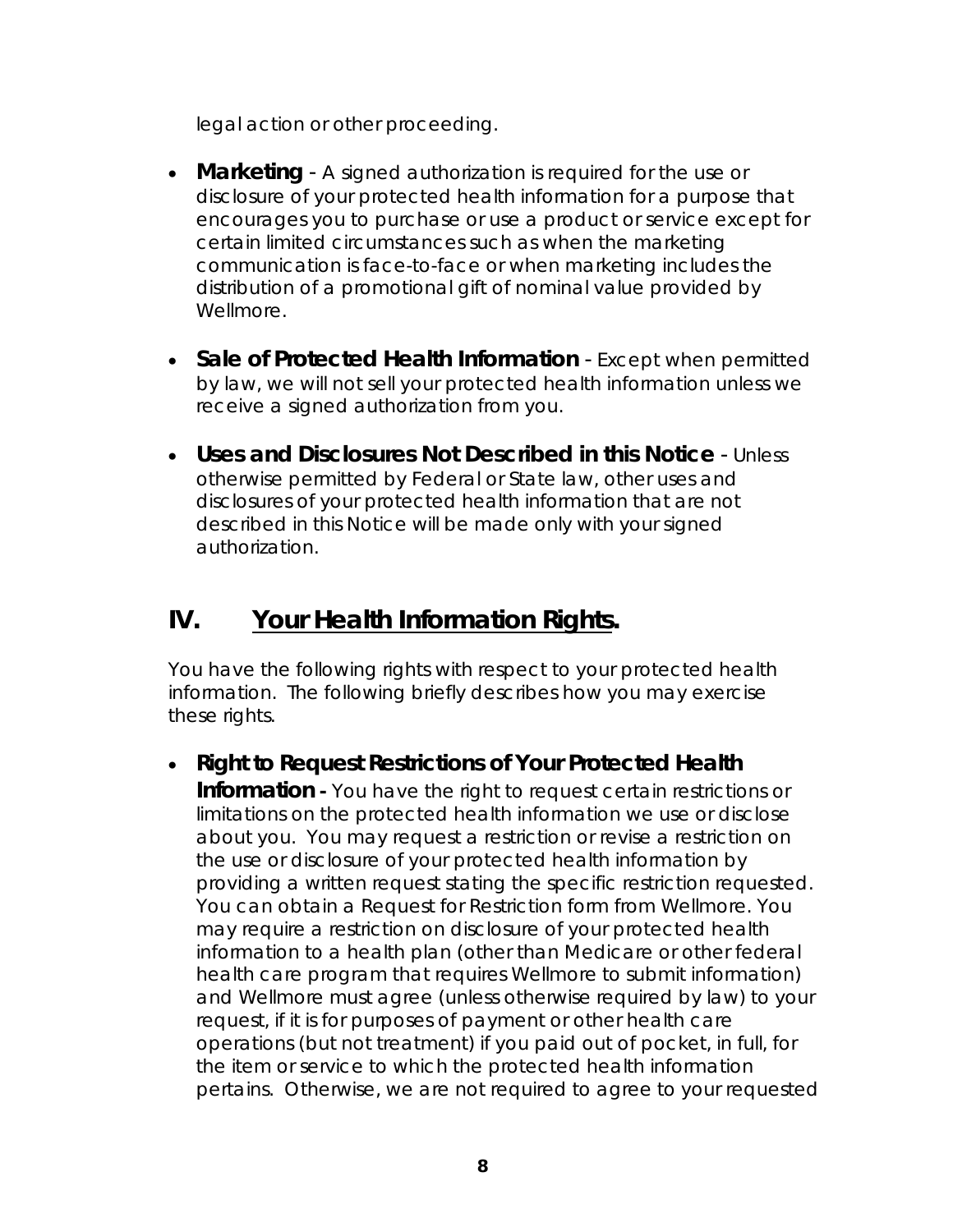restriction. If or when we agree to accept your requested restriction, we will comply with your request except as needed to provide you with emergency treatment. If restricted protected health information is disclosed to a health care provider for emergency treatment, we will request that such health care provider not further use or disclose the information. In addition, you and Wellmore may terminate the restriction (other than a restriction to a health plan for purposes of payment) if the other party is notified in writing of the termination. Unless you agree, the termination of the restriction is only effective with respect to protected health information created or received after we have informed you of the termination.

- **Right to Receive Confidential Communications You have** the right to request a reasonable accommodation regarding how you receive communications of protected health information. You have the right to request an alternative means of communication or an alternative location where you would like to receive communications. You may submit a request in writing to Wellmore requesting confidential communications. You can obtain a Request for Confidential Communications form from Wellmore.
- **Right to Access, Inspect and Copy Your Protected Health Information -** You have the right to access, inspect and obtain a copy of your protected health information that is used to make decisions about your care for as long as the protected health information is maintained by Wellmore. You also have the right to obtain an electronic copy of any of your protected health information that we maintain in electronic format. You also have the right to request that Wellmore Behavioral Health transmit a copy of your protected health information directly to another person designated by you. To access, inspect and copy your protected health information that may be used to make decisions about you, you must submit your request in writing to Wellmore. If you request a copy of the information, we may charge a fee for the costs of preparing, copying, mailing or other supplies associated with your request. We may deny, in whole or in part, your request to access, inspect and copy your protected health information under certain limited circumstances. If we deny your request, we will provide you with a written explanation of the reason for the denial. You may have the right to have this denial reviewed by an independent health care professional designated by us to act as a reviewing official. This individual will not have participated in the original decision to deny your request. You may also have the right to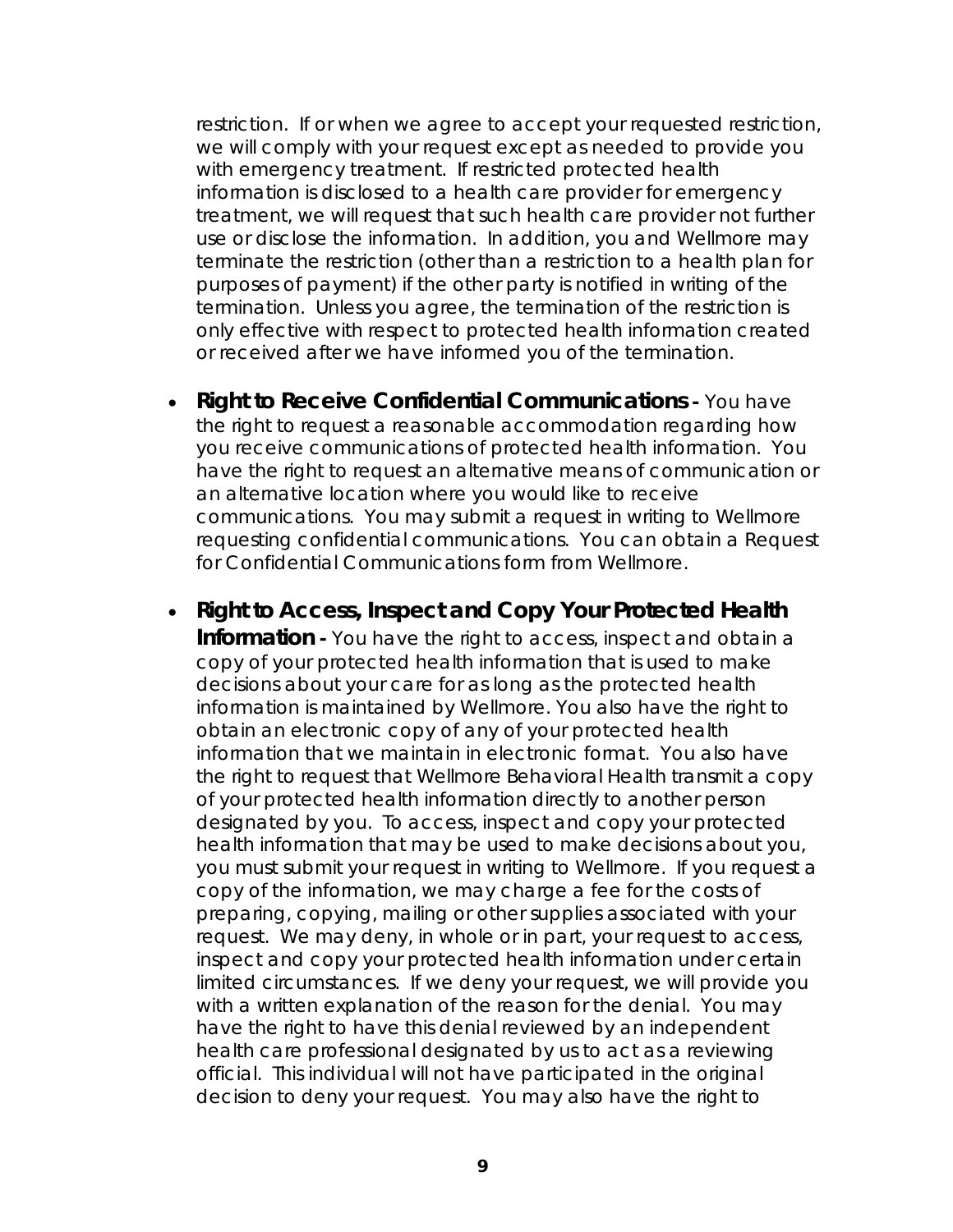request a review of our denial of access through a court of law. All requirements, court costs and attorney's fees associated with a review of denial by a court are your responsibility. You should seek legal advice if you are interested in pursuing such rights.

- **Right to Amend Your Protected Health Information** You have the right to request an amendment to your protected health information for as long as the information is maintained by or for Wellmore. Your request must be made in writing to Wellmore and must state the reason for the requested amendment. You can obtain a Request for Amendment form from Wellmore. If we deny your request for amendment, we will give you a written denial including the reasons for the denial and the right to submit a written statement disagreeing with the denial. We may rebut your statement of disagreement. If you do not wish to submit a written statement disagreeing with the denial, you may request that your request for amendment and your denial be disclosed with any future disclosure of your relevant information.
- **Right to Receive An Accounting of Disclosures of Protected Health Information -** You have the right to request an accounting of certain disclosures of your protected health information by Wellmore or by others on our behalf. We are not required to account for all disclosures, including disclosures for treatment, payment or health care operations. However, effective January 1, 2014, if we have made any disclosures for treatment, payment or operations through an electronic health record, we are required to include those disclosures that occurred within three (3) years of the date of your request. To request an accounting of disclosures, you must submit a request in writing, stating a time period beginning on or after April 14, 2003 that is within six (6) years (or on or after January 1, 2014 that is within three (3) years for disclosures of protected health information through an electronic health record) from the date of your request. The first accounting provided within a twelve-month period will be free. We may charge you a reasonable, cost-based fee for each future request for an accounting within a single twelve-month period. However, you will be given the opportunity to withdraw or modify your request for an accounting of disclosures in order to avoid or reduce the fee. Please note that, at times, companies we work with (called "business associates") may have access to your protected health information. When you request an accounting of disclosures from Wellmore, we may provide you with the accounting of disclosures